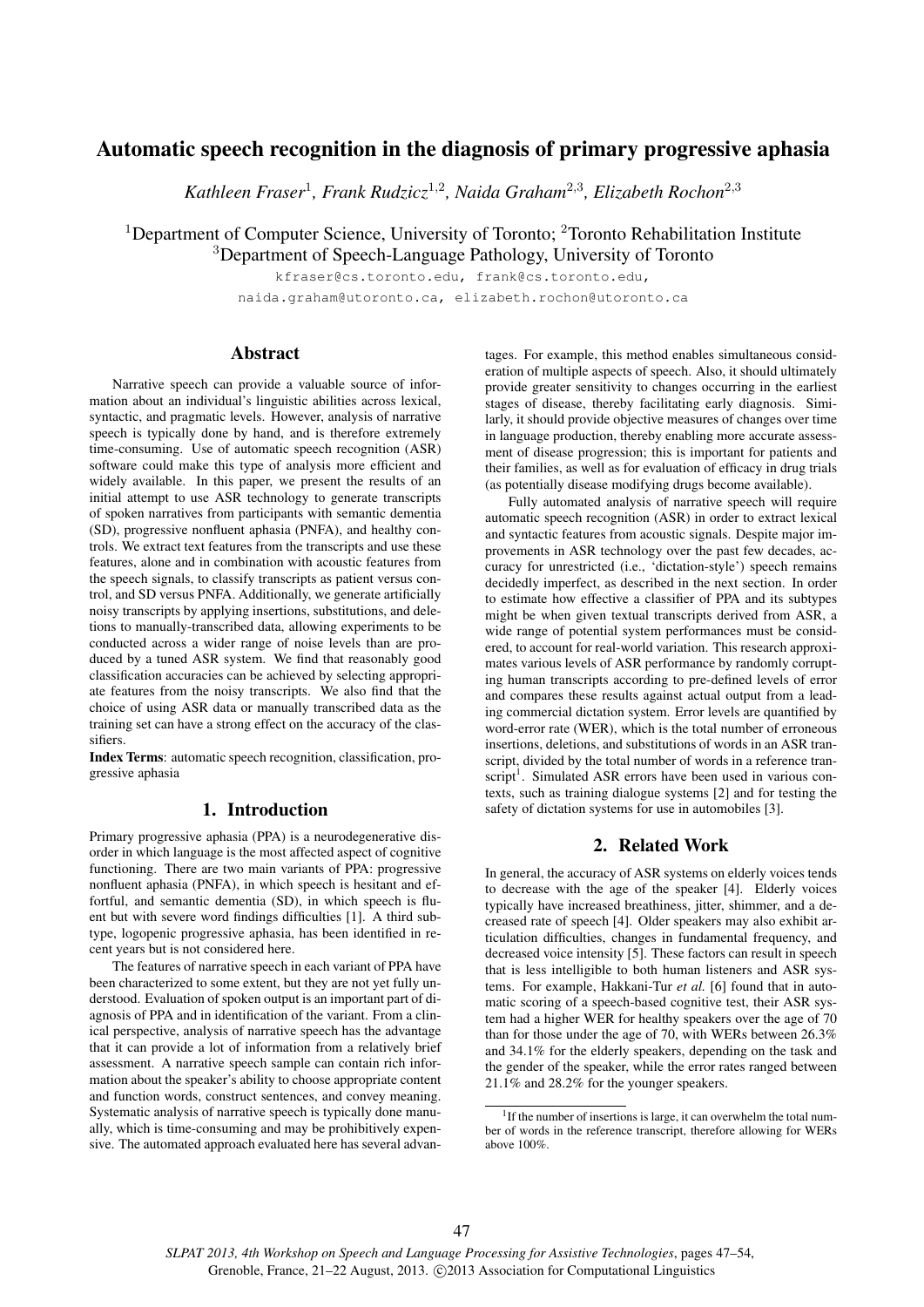Effective speech recognition can be further challenged by the presence of linguistic impairments such as those occurring in PPA. To our knowledge, there has only been one previous study on automatic speech recognition of PPA speakers. Peintner et al. [7] analyzed speech from patients with PNFA and SD as well as patients with a dementia affecting behavior and deportment, but not language. They achieved a WER of 37% for SD and 61% for PNFA. They also tested a control group, who had an average WER of 20%.

In this study, we use speech recognition as the input to a system that can analyze a spoken narrative and predict whether the speaker is cognitively normal or has a subtype of PPA. Peintner et al. [7] also attempted this task, although they did not report how the high error rates affected the lexical features studied or their classification accuracy. Other studies in this area have used manually transcribed transcripts [8]. One strategy which combines ASR technology with manual transcripts is to use forced-alignment with manual transcripts to measure acoustic features such as rate of speech and length of pauses [9, 10]. However, for a speech analysis system to be available online or as part of an in-home continuous monitoring system, there must be no reliance on manual transcriptions at the word-level, which forced-alignment requires.

# 3. Data

#### 3.1. Narrative samples

Our data set comprises speech samples from 24 patients with PPA and 16 age- and education-matched controls. Of the 24 PPA patients, 14 were diagnosed with PNFA and 10 with SD. The speech samples were collected as part of a longitudinal study on language impairment in PPA in the Department of Speech-Language Pathology at the University of Toronto. See Table 1 for demographic information about the participants.

Narrative speech samples were elicited following the procedure described by Saffran et al. [11]. Participants were given a wordless picture book of the well-known fairy tale "Cinderella", and were asked to look through the book. The book was then removed, and participants were asked to tell the story in their own words.

The narrative samples were recorded on a digital audio recorder, and transcribed by trained research assistants. The manual transcriptions include filled pauses, repetitions, and false starts. Sentence boundaries were marked according to semantic, syntactic, and prosodic cues. The SD patients produced an average of 380 words and 20 sentences, the PNFA patients produced an average of 302 words and 16 sentences, and the control group produced an average of 403 words and 16 sentences.

|                    | -SD       | <b>PNFA</b> | Controls  |
|--------------------|-----------|-------------|-----------|
|                    | $(n=10)$  | $(n=14)$    | $(n=16)$  |
| Age                | 65.6(7.4) | 64.9(10.1)  | 67.8(8.2) |
| Years of education | 17.5(6.1) | 14.3(3.6)   | 16.8(4.3) |
| Sex                | 3 F       | 6 F         | 7 F       |

Table 1: Demographic information for each participant group. Averages (and standard deviations) are given for age and years of education.

#### 3.2. Features

Two types of features are extracted for each participant individually, namely textual transcripts and acoustic samples. From these, we derive 31 lexical/syntactic features from the text transcripts and 23 features from the acoustics, giving a total of 54 available features, described below.

#### *3.2.1. Text features*

A number of features can be extracted from the text transcripts. Some of our features are based on the part-of-speech (POS) tags assigned by the Stanford tagger [12]. SD patients have been observed to produce proportionally fewer nouns and more verbs and pronouns, while PNFA patients tend to produce more nouns and fewer verbs [13, 14, 15]. PNFA patients also tend to omit function words, such as determiners or auxiliaries [13, 16].

We look up the frequency of each word in the SUBTL norms, which are derived from a large corpus of subtitles from film and television [17]. We calculate the average frequency over all words as well as specically for nouns and verbs. Similarly, we calculate the average familiarity, imageability, and age of acquisition of the words in each transcript using the combined Bristol norms and Gilhooly-Logie norms [18, 19]. Each word in these psycholinguistic databases has been ranked according to human perception of how familiar the word is, how easily the word evokes an image in the mind, and the approximate age at which a word is learned. Frequency, familiarity, imageability, and age of acquisition have all been found to influence speech production in aphasia [14, 20, 21, 22, 23]. The coverage of these norms on our data is variable. The frequency norms have excellent coverage – between 0.92 and 0.95 across the three groups on the manually transcribed data. The coverage for the familiarity, imageability, and age of acquisition norms is not as good, possibly due to the fact that the authors of the norms specifically excluded high frequency words [18]. The coverage for those norms ranges from 0.25 to 0.31 for all content words across the three groups for the manual transcripts.

From the transcripts we also measure such quantities as the average length of the words and the type-token ratio, as well as measures of fluency such as the number of filled pauses produced. We measure the combined occurrence of all filled pauses, as well as the individual counts for "um" and "uh", since it has been suggested that they may indicate different types of hesitation [24].

In previous work using manual transcripts, researchers have also examined measures which can be derived from parse trees, such as Yngve depth, or the number and length of different syntactic constructions [8, 9]. However, such parse trees will depend on the location of the sentence boundaries in the transcript, the placement of which can be a difficult task for ASR systems [25]. Indeed, the Nuance system used here does not place punctuation except by explicit command. For the purposes of this preliminary study, we avoid using features which depend on accurate sentence boundaries.

#### *3.2.2. Acoustic features*

We follow the work of Pakhomov et al. [10] and measure pauseto-word ratio (i.e., the ratio of non-silent segments to silent segments longer than 150 ms), mean fundamental frequency (F0) and variance, total duration of speech, long pause count  $(> 0.4)$ ms), and short pause count ( $> 0.15$  ms and  $< 0.4$  ms). To this we add mean pause duration and phonation rate (the amount of the recording spent in voiced speech) [9], as well as the mean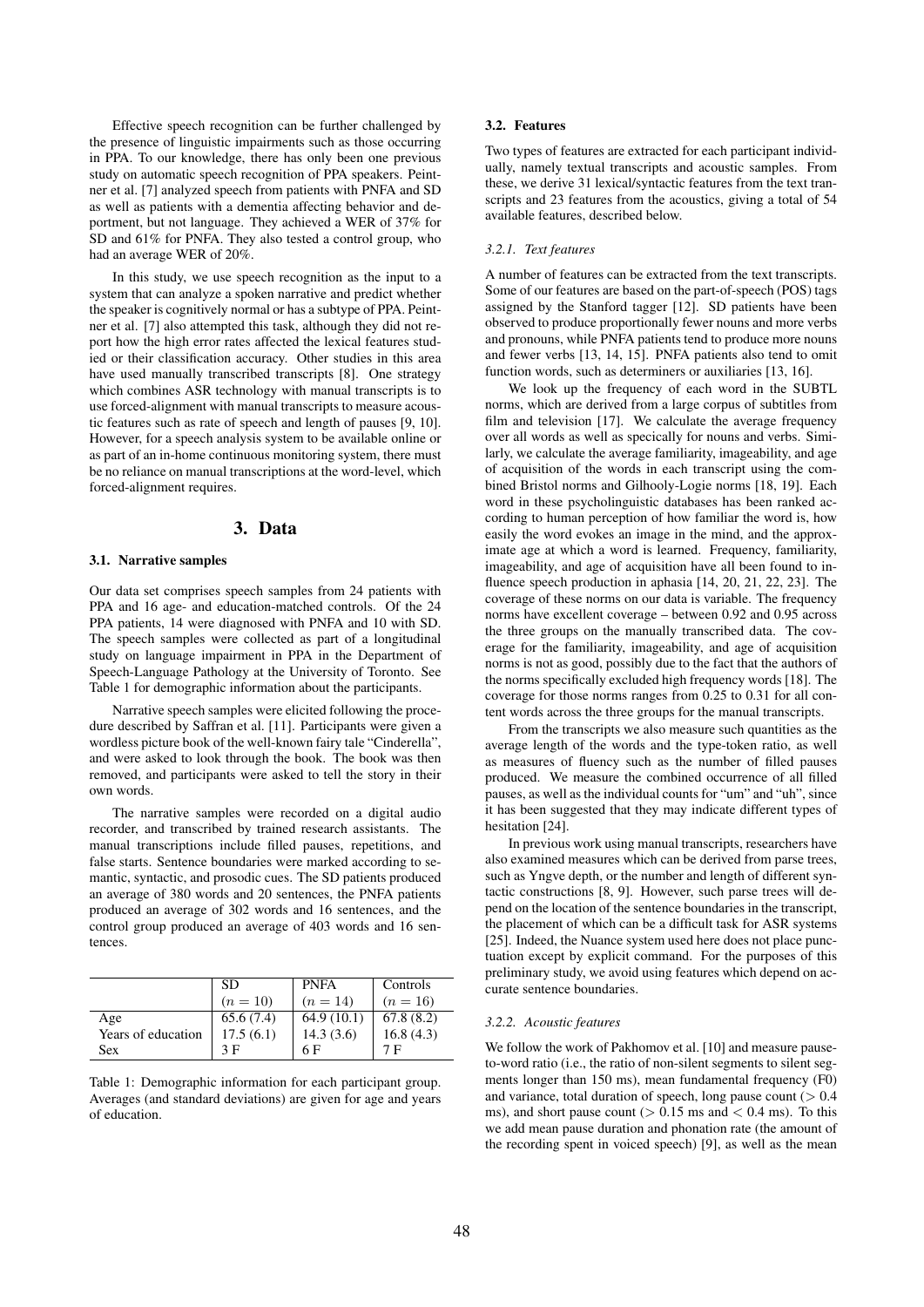and variance for the first 3 formants  $(F1, F2, F3)$ , mean instantaneous power, mean and maximum first autocorrelation function, skewness, kurtosis, zero-crossing rate, mean recurrence period density entropy (a method for measuring the periodicity of a signal, which has been applied to pathological speech generally [26]), jitter [27], and shimmer.

Slow, effortful speech is one of the core symptoms of PNFA, and apraxia of speech can be an early feature [1]. PNFA patients may make speech sound errors and exhibit disordered prosody [1, 28]. Similarly, typical F0 range and variance have been shown to be indicative of articulatory neuropathologies within the context of speech recognition [29, 30]. In contrast, speech production is generally spared in SD, although SD patients may produce long pauses as they search for words [13].

#### 4. Methods

#### 4.1. ASR and simulated errors

We use two methods to produce errorful textual transcripts. The first method represents the current leader in commercial dictation software, Nuance Dragon NaturallySpeaking Premium; here, audio files are transcribed by Nuance's desktop dictation software. The second method corrupts human-produced transcripts according to pre-defined levels of WER; this method allows for an indirect approximation of the performance given a wide range of potential alternative ASR systems.

The Nuance Dragon NaturallySpeaking 12.5 Premium for 64-bit Windows dictation system (hereafter, 'Nuance') is based on traditional hidden Markov modeling of acoustics and, historically, on trigram language modeling [31]. This system is initialized with the default 'older voice' model suitable for individuals 65 years of age and older. The default vocabulary consists of 150,478 words, plus additional control phrases for use during normal desktop dictation (e.g., "*new paragraph*", "*end of sentence*"); this feature cannot be deactivated. The core vocabulary, however, can be changed. In order to get a more restricted vocabulary, all words used in our manually transcribed Cinderella data set plus all words used in a selection of 9 stories about Cinderella from the Gutenberg project (totalling 22,168 word tokens) were combined to form a reduced vocabulary of 2633 word types. Restricted vocabularies, by their nature, have higher random baselines and less phonemically confusable word pairs, usually resulting in proportionally higher accuracies in ASR. The Nuance system scales the language model to the reduced vocabulary.

For the simulated ASR transcripts, each word in the manual transcript is modified with a probability equal to the desired WER. In this set of experiments, we use a language model obtained from the Gigaword corpus [32], since the Nuance language model is proprietary and not accessible to the user. A word  $w$  can be modified in one of three ways:

- Substitution w is replaced with a new word  $w_s$ .
- Insertion w is followed be a new word  $w_1$ .
- Deletion  $w$  is removed.

In the case of insertion, the word to be inserted is chosen randomly according to the bigram distribution of the language model. That is, words that frequently occur after  $w$  are more likely to be chosen as  $w_I$ . If w is not found in the Gigaword vocabulary, then  $w_I$  is chosen randomly according to the unigram distribution of the language model. In the case of substitution, the new word is randomly chosen from a ranked list of words

with minimal phonemic edit distance from the given word, as computed by the Levenshtein algorithm.

Once it has been determined that a word will be modified, it is assigned one of the above modifications according to a predefined distribution. Different ASR systems may tend towards different distributions of insertion errors (IE), substitution errors (SE), and deletion errors (DE). We create data noise according to three distributions, each of which favours one type of error over the others: [60% IE, 20% SE, 20% DE], [20% IE, 60% SE, 20% DE], and [20% IE, 20% SE, 60% DE]. We then also adjust these proportions according to proportions observed in Nuance output, as described in Section 5.

#### 4.2. Classification

We use stratified leave-one-out cross-validation to test our diagnostic classifiers. For each fold, one transcript is removed as test data. We then apply a simple feature selection algorithm to the remaining transcripts: we calculate a Welch's  $t$ -test for each feature individually and determine the significance of the difference between the groups on that feature. We then rank each feature by increasing p-value, and include as input to the classifier only the top ten most significant features in the list. For each fold, different training data is used and therefore different features may be prioritized in this manner. Similar methods for feature selection have been used in previous studies on the classification of dementia subtypes [7, 9, 33].

Once the features have been selected, we train three types of classifier: naïve Bayes (NB), support vector machine with sequential minimal optimization (SVM), and random forests (RF). The classifiers are then tested with the same subset of features derived from the held-out transcript. This procedure is repeated for every transcript in the data set, and the average accuracy is computed.

We consider two classification tasks, PPA-vs.-control and SD-vs.-PNFA, since these binary tasks allow for less confusion than a trinary classification task and can be cascaded. For each task, there are two possible feature sets: text features only, or a combination of text and acoustic features. There are also two possible training sets for each task: i) the classifiers can be trained on the human-transcribed data and tested on the ASR data<sup>2</sup>, and ii) the classifiers are both trained and tested on the noisy ASR (or simulated ASR) data. We test our classifiers on each combination of these variables.

# 5. Results

#### 5.1. Features and feature selection

First, we examine whether the feature selection method selects different types of features depending on the WER. It might be expected that as the WER increases, the text features will become less significant. Figure 1 shows the  $p$ -values, averaged across folds, for the text and acoustic features selected at each WER for each noise distribution. Note that the values of the acoustic features do not change with the noise levels, but the average p-value will change as different features are selected in each case, depending on the values of the text features. For the case of PPA versus controls, a mix of text and acoustic features are chosen, and the features tend to be significant at  $p < 0.05$ , even when the error rate is high. A combination of text and acoustic features are also selected for SD versus PNFA at all

<sup>2</sup>This represents the scenario in which researchers have access to a corpus of manual transcriptions for training purposes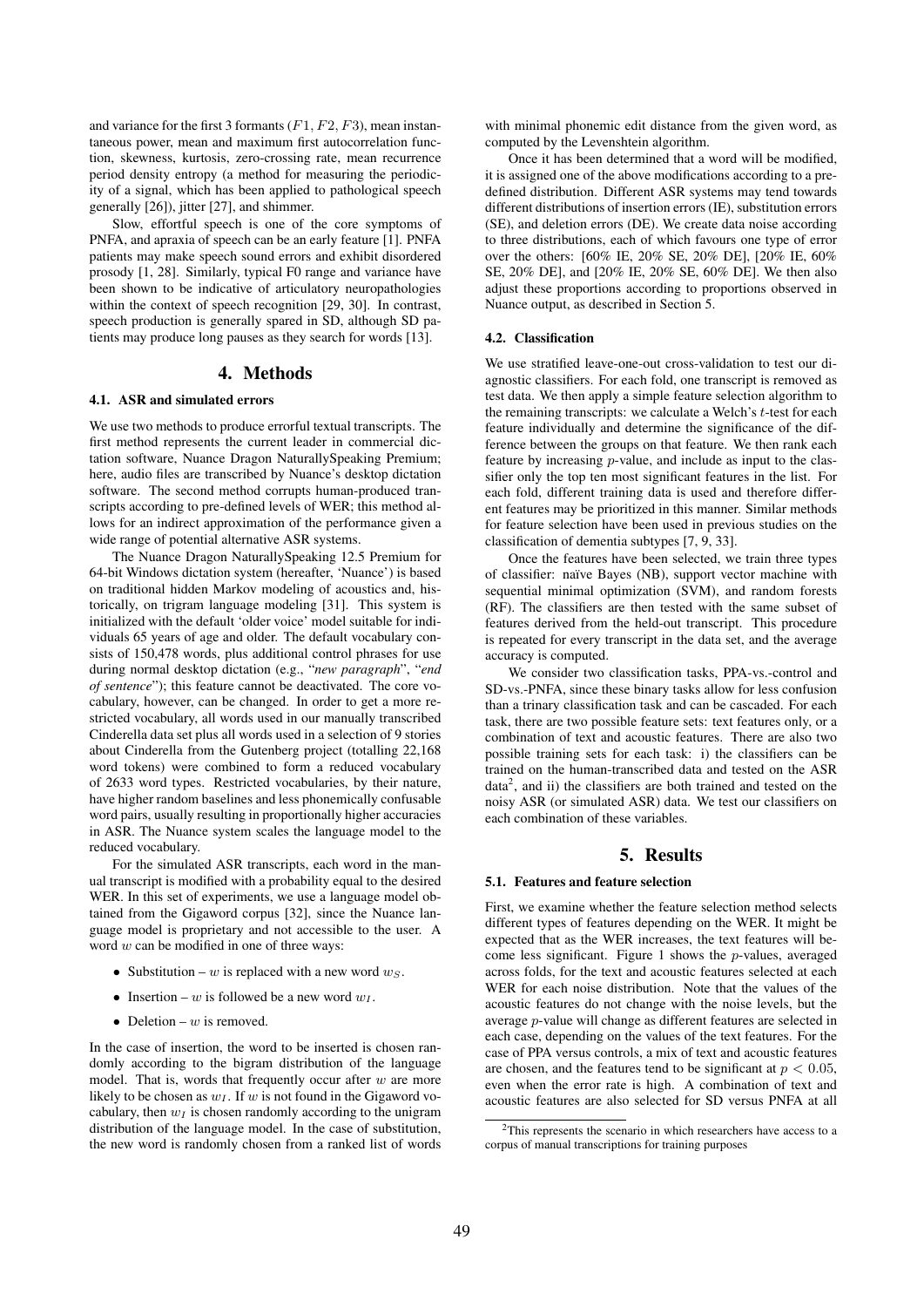noise levels; however in this case the mean p-values are often not significant, suggesting that the features are not as discriminative between these groups. This effect is reflected in the lower classification accuracies for the SD versus PNFA task reported below. So, Figure 1 does not support the hypothesis that text features become irrelevant at the highest noise levels, but rather suggests that the transcripts still contain some information which is at least as valuable as the acoustic information in the speech signal.

|                           | $p$ -value | <b>PPA</b> | Control |
|---------------------------|------------|------------|---------|
|                           |            | mean       | mean    |
| Nuance default vocabulary |            |            |         |
| verb imageability         | 0.0006     | 401        | 354     |
| noun frequency            | 0.002      | 3.51       | 3.26    |
| noun familiarity          | 0.04       | 575        | 558     |
| Nuance reduced vocabulary |            |            |         |
| average word length       | 0.003      | 5.44       | 6.21    |
| noun frequency            | 0.006      | 3.13       | 2.77    |
| noun imageability         | 0.01       | 487        | 554     |
| noun familiarity          | 0.02       | 558        | 531     |
| frequency                 | 0.04       | 3.60       | 3.20    |

Table 2: Significant text features ( $p < 0.05$ ) for PPA vs. Controls using the Nuance system with default and reduced vocabularies.

|                           | $p$ -value | SD   | <b>PNFA</b> |
|---------------------------|------------|------|-------------|
|                           |            | mean | mean        |
| Nuance default vocabulary |            |      |             |
| noun familiarity          | 0.002      | 596  | 560         |
| familiarity               | 0.002      | 594  | 568         |
| Nuance reduced vocabulary |            |      |             |
| None                      | N/A        | N/A  | N/A         |

Table 3: Significant text features ( $p < 0.05$ ) for SD vs. PNFA using the Nuance system with default and reduced vocabularies.

Some text features are still significant in the Nuance data as well, despite the high WER. Table 2 shows the text features that were significant ( $p < 0.05$ ) when comparing PPA and controls using the two Nuance models. As before, since the feature set changes with each fold in the cross-validation, the p-value is an average across folds. The means for the two groups are also shown to indicate the direction of the difference. Using the default vocabulary, there are three significant text features: verb imageability, noun frequency, and noun familiarity. These three features are all significant in the manually-transcribed data as well, and with the same direction. For the system trained on the reduced vocabulary, there are five significant text features, as indicated, only one of which (noun imageability) is not significant in the manual transcripts. All five features show differences in the same direction. Table 3 shows that only noun familiarity and overall familiarity are significant in the SD vs. PNFA case using the default vocabulary system, as they are in the manually transcribed data, with the difference in the same direction. There are no significant text features using the reduced vocabulary system.

The significant acoustic features for each classification task are shown in Tables 4 and 5. These features remain the same regardless of the transcription method. For a complete discussion of the acoustic features of this data set, see [33].

|                    | <i>p</i> -value | <b>PPA</b> | Control  |
|--------------------|-----------------|------------|----------|
|                    |                 | mean       | mean     |
| phonation rate     | 0.0000006       | 0.733      | 0.920    |
| mean duration of   | 0.00002         | 37 800     | 14 500   |
| pauses             |                 |            |          |
| mean recurrence    | 0.00002         | 0.549      | 0.477    |
| period density     |                 |            |          |
| entropy            |                 |            |          |
| long pause count   | 0.0006          | 34.7       | 10.6     |
| skewness           | 0.0006          | $-0.0733$  | $-0.532$ |
| mean instantaneous | 0.0003          | $-26.1$    | $-22.1$  |
| power              |                 |            |          |
| short pause count  | 0.002           | 49.9       | 22.1     |
| kurtosis           | 0.005           | 20.4       | 14.1     |
| shimmer            | 0.05            | 0.00560    | 0.00748  |

Table 4: Significant acoustic features ( $p < 0.05$ ) for PPA vs. Controls.

|                                          | <i>p</i> -value | -SD   | <b>PNFA</b> |
|------------------------------------------|-----------------|-------|-------------|
|                                          |                 | mean  | mean        |
| mean first autocor-<br>relation function | 0.02            | 0.848 | 0.730       |

Table 5: Significant acoustic features ( $p < 0.05$ ) for SD vs. PNFA.

#### 5.2. Recognizing PPA speech

Table 6 shows the WER of the Nuance system across populations and vocabularies. Somewhat surprisingly, using the reduced vocabulary reduces accuracy considerably, despite all words in the test set being present in the vocabulary. A possible explanation may be found in the distribution of error types across the uses of both vocabularies, which is shown in table 7. In particular, when using the reduced vocabulary, Nuance makes significantly more deletion errors, which may be attributed to a lower confidence assigned to its word sequence hypotheses which in turn may be attributed to a language model that is not adapted to non-default vocabularies. A general language model may assign a high lexical probability to a series of words that are phonemically similar to an utterance but if those words are not in the reduced vocabulary, a more domainspecific sequence of words may be assigned a low lexical probability and therefore a low confidence. When confidence in a hypothesis is below some threshold, that hypothesis may not be returned, resulting in an increase in deletion errors. Not having access to these internals of the Nuance engine prohibits modification at this level.

Another point to highlight is that, given Nuance's default vocabulary, there is no significant difference between the WER obtained with the control and PNFA groups  $(t(26.78)$  =  $-0.62, p = 0.54, CI = [-0.16, 0.08]$ , nor with the con-

|             | Default Vocabulary | Reduced Vocabulary |
|-------------|--------------------|--------------------|
| SD.         | 73.1               | 98.1               |
| <b>PNFA</b> | 67.7               | 97.3               |
| Control     | 64.0               | 97.1               |
|             | 67.5               | 97.5               |

Table 6: Mean word error rates for the Nuance systems on each of the participant groups.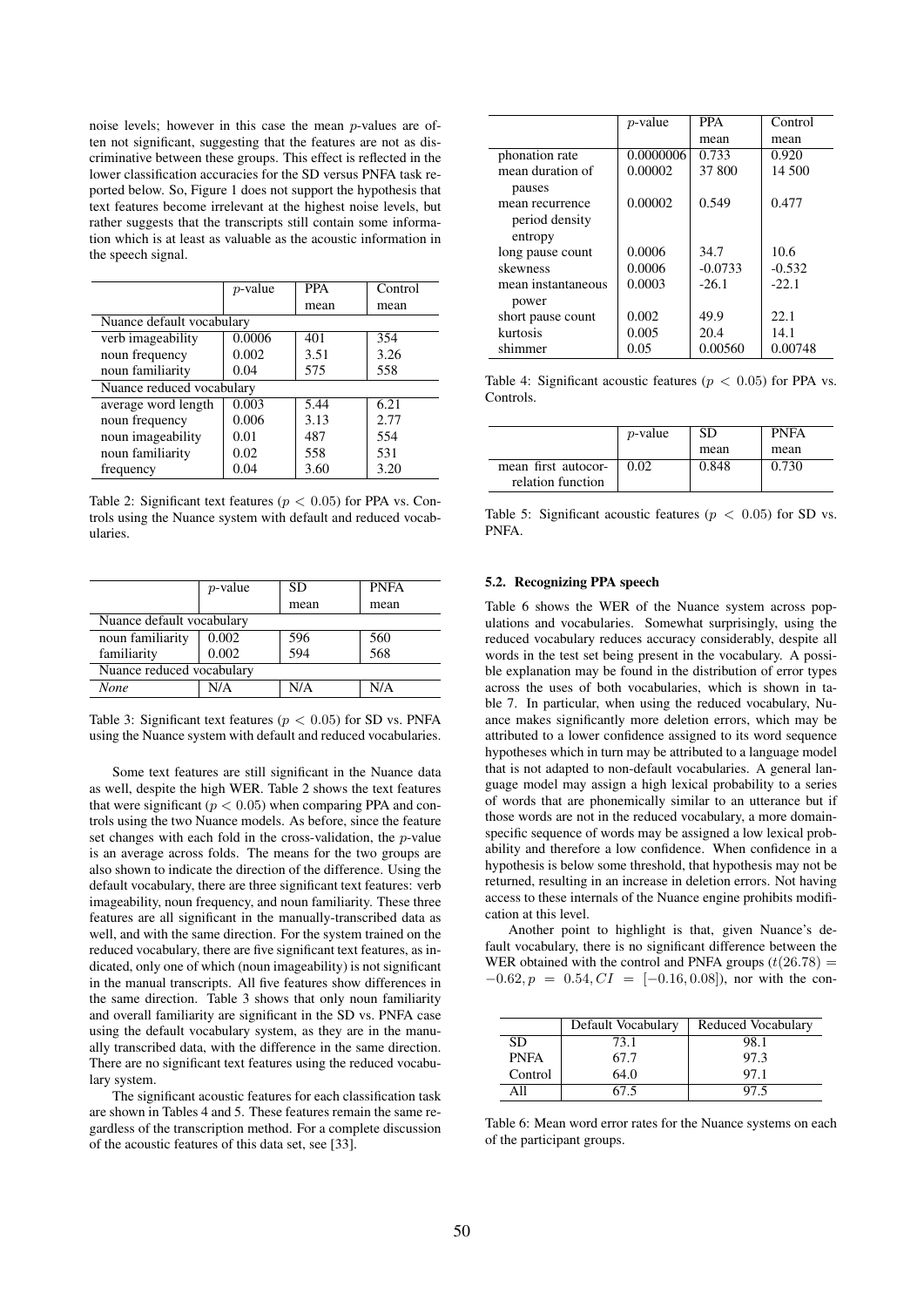

Figure 1: Acoustic features (filled bars) and text features (empty bars) selected for the feature sets at each WER for each distribution of insertion errors (IE), substitution errors (SE), and deletion errors (DE). Each bar represents one standard deviation from the mean, and the lines indicate the minimum and maximum values.

|                     | Default    | Reduced    |
|---------------------|------------|------------|
|                     | Vocabulary | Vocabulary |
| Insertion errors    | 0.00602    | 0.00008    |
| Substitution errors | 0.39999    | 0.11186    |
| Deletion errors     | 0.59398    | 0.88804    |

Table 7: Distribution of error types for the Nuance systems.

trol and SD groups  $(t(23.77) = -1.47, p = 0.16, CI =$ [-0.22, 0.04]), although the differences in Table 7 might seem large.

#### 5.3. Diagnosing PPA and its subtypes

We evaluate the accuracy of diagnosing PPA and its subtypes based on the selected features across the three classification methods using the simulated ASR method. In practice, classification models might be trained on data that have been manually transcribed by humans (clinicians or otherwise). However, as the amount of data increases, this becomes less practical and it may become necessary to train these models from transcripts that were automatically generated from ASR. We replicate our experiments once on data that have been manually transcribed and once on the same data, but with transcripts corrupted by synthetic word errors (in which case the training data and test data have the same WER). Classifiers trained on human-produced transcripts have an average accuracy of 65.71% ( $\sigma = 12.42$ ) and those trained on 'noisy' transcripts have an average accuracy of 70.72% ( $\sigma = 13.89$ ), which is significant at heteroscedastic  $t(543) = -4.47, p <$ 0.00001,  $CI = [-0.072, -0.028]$ . These differences can be observed in Figure 2. Interestingly, the classifiers trained with

'noisy' transcripts outperform those trained with 'clean' transcripts fairly consistently in the PPA vs. control task, but this is far less pronounced (and to some extent reversed) in the SD vs. PNFA task. This may be partially explained by a significant three-way interaction between WER, the task (i.e., the participant groups), and the training set (i.e., 'noisy' vs. 'clean') on a followup ANOVA  $(F(6) = 2.43, p < 0.05)$ .

This trend is also apparent when the classifiers are tested using the Nuance transcripts. Figure 3 shows the classification accuracies for each classifier on each diagnostic task using the data generated using the default and reduced vocabularies. When classifiying PPA versus controls, training on the 'noisy' Nuance data always leads to equal or greater accuracies than training on the 'clean' (human-transcribed) data. For SD versus PNFA, the results are mixed, although the results from the reduced vocabulary suggest the opposite trend.

We compare the diagnostic accuracies across all classifiers given transcripts from Nuance using the reduced vocabulary with the accuracies of the synthetic WER method using the nearest WER (100%) and the associated error type distribution (i.e., 10% substitutions, 90% deletions, over all errors). We find no difference between results obtained with Nuance data and those obtained with the synthetic method  $(t(44.25) = 1.1072, p = 0.27, CI = [-0.04, 0.13]$ . We repeat this analysis with the default Nuance vocabulary and its equivalent synthetic WER (70%) and distribution (i.e., 40% substitution, 60% deletion) and again find no significant difference  $(t(44.61) = 1.46, p = 0.15, CI = [-0.02, 0.11]$ . Here, distributions of WER are approximately Gaussian over the various parameterizations of the systems. The lack of apparent difference in diagnosis when using the Nuance ASR and the synthetic method supports the use of the latter in these experi-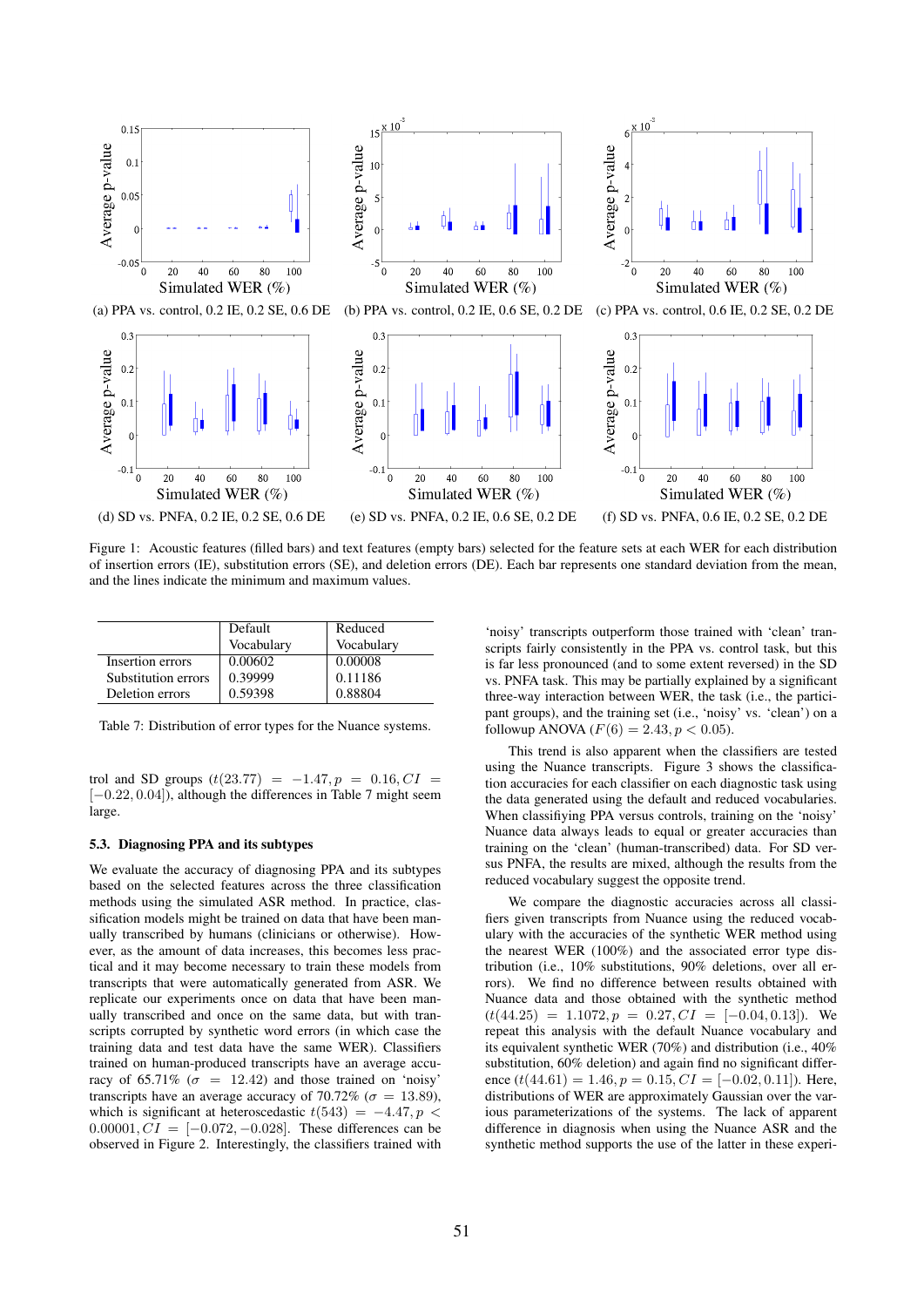

Figure 2: Accuracy in diagnosing the indicated classes given features derived from potentially error-full textual transcriptions alone and in combination with features derived directly from the acoustics. Lines marked with x's, circles, and pluses indicate the use of the naïve Bayes, random forest, and support vector machine classifiers. Solid lines indicate those trained with human-transcribed (clean) data and dashed lines indicate those trained with corrupted data.

ments.

Among the simulated ASR data, an  $n$ -ary ANOVA reveals significant main effects for each of the classification problems (PPA-vs.-control or PNFA-vs.-SD;  $F(1) = 124.19, p = 0$ ), WER  $(F(5) = 31.69, p = 0)$ , error distribution (proportions) of IE, SE, and DE;  $F(4) = 6.32, p < 0.0005$ , and training set ('noisy' or 'clean';  $F(1) = 35.41, p = 0$ ) on the accuracy of classification; there is no effect of the classifier, however  $(F(2) = 2.27, p = 0.1039)$ . There were significant interaction effects between WER and the classification problem  $(F(5) =$ 5.18,  $p < 0.0005$ ), error distribution ( $F(12) = 2.2, p < 0.05$ ), and the training set  $(F(5) = 4.95, p < 0.0005)$ , but not with the data subset (text or text with acoustics;  $F(5) = 1.42$ ,  $p =$ 0.2146), or the classifier  $(F(10) = 0.49, p = 0.8993)$ .

# 6. Discussion

Our goal is to provide assistive technologies, including diagnostic software, to various populations with pathological speech and language, including those with PPA. This study represents an initial step towards ASR for this population. One main result of this research is that fairly accurate diagnosis of PPA and of its subtypes can remain relatively accurate, even at very high levels of WER, by selecting appropriate features from the data at training time. Acoustic features are valuable, as they remain constant as the WER increases. However, our data suggest that some features from the text can still be informative, even when the transcripts are very noisy.

One important direction for future work is to improve ASR for clinical populations. Clearly, modern speech recognition has

greater difficulty in recognizing PPA speech relative to speech the general elderly population, especially for individuals with SD. While more appropriate acoustic models built for olderadult voices will be important (based on available data), a focus on improving language modeling and the pruning of the lattices produced by hidden Markov models may be more fruitful if the cause of the pathology is semantic or lexical.

Another limitation of our approach is that the t-test method for feature selection does not consider interactions between features. In the future we would like to examine these interactions, particularly between text and acoustic features.

In this study we did not take into account any syntactic features, although agrammatism and/or syntactic simplification are characteristic of PNFA. Presumably, including information of this type could increase the classification accuracy. One approach would be to apply a sentence boundary detection algorithm to the ASR transcripts and extract traditional syntactic complexity measures (e.g. Yngve depth). Another approach would be to explore localized complexity metrics which do not depend on full sentence parses.

# 7. Acknowledgements

This work was supported by the Canadian Institutes of Health Research (CIHR), Grant #MOP-82744, and the Natural Sciences and Engineering Research Council of Canada (NSERC).

#### 8. References

[1] M. L. Gorno-Tempini, A. E. Hillis, S. Weintraub, A. Kertesz, M. Mendez, S. F. Cappa, J. M. Ogar, J. D. Rohrer, S. Black, B. F.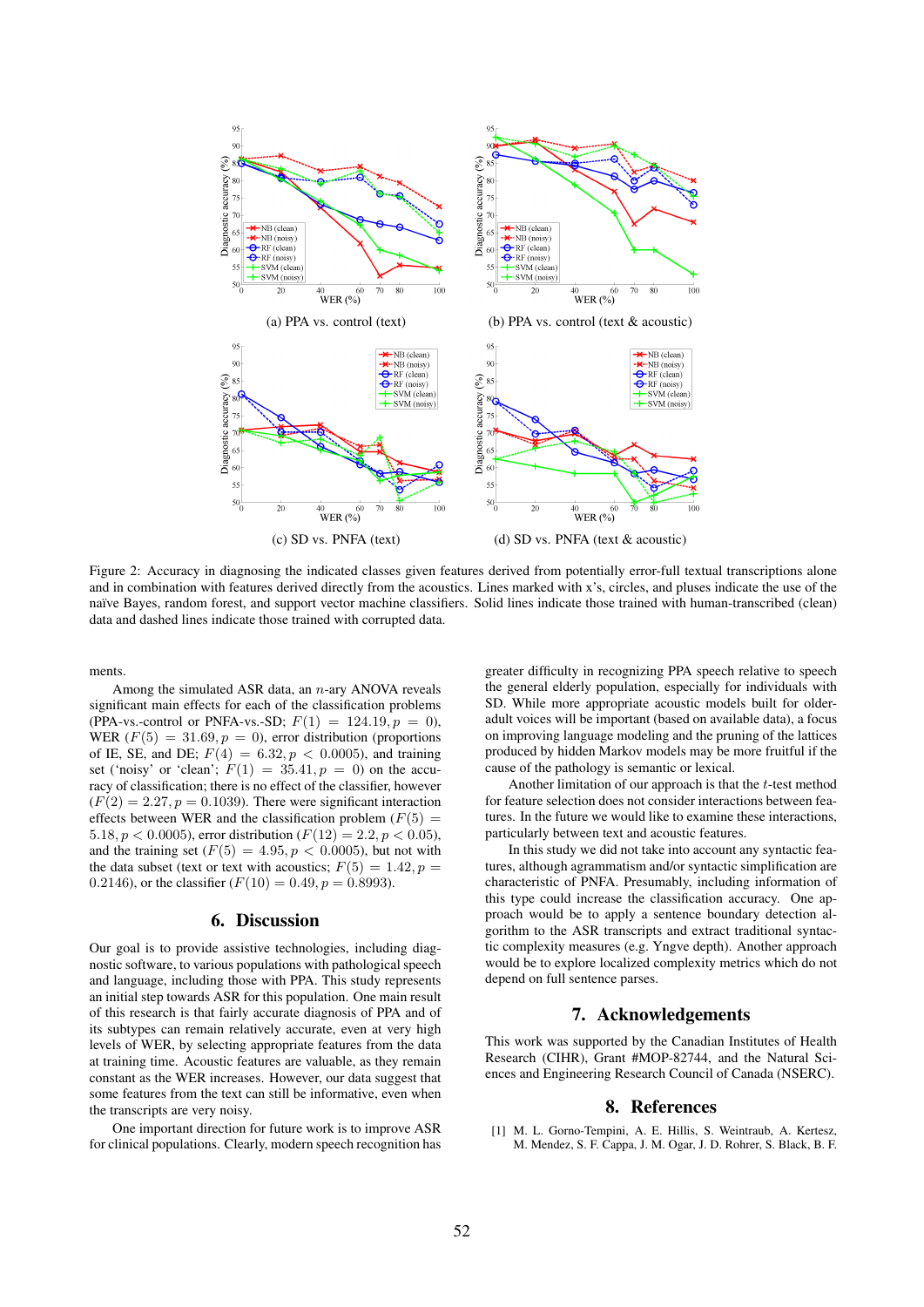





(a) Text features, default vocabulary (b) Text and acoustic features, default vocabulary



(c) Text features, reduced vocabulary (d) Text and acoustic features, reduced vocabulary

Figure 3: Classification accuracies using transcripts from the Nuance system with the default and reduced vocabularies, for random forest (RF), support vector machine (SVM), and naïve Bayes (NB) classifiers. Empty bars indicate the accuracy achieved when training on the clean, human-transcribed data, while filled bars indicate the accuracy when training on the noisy ASR data.

Boeve, F. Manes, N. F. Dronkers, R. Vandenberghe, K. Rascovsky, K. Patterson, B. L. Miller, D. S. Knopman, J. R. Hodges, M. M. Mesulam, and M. Grossman, "Classification of primary progressive aphasia and its variants," *Neurology*, vol. 76, pp. 1006–1014, 2011.

- [2] J. Schatzmann, B. Thomson, and S. Young, "Error simulation for training statistical dialogue systems," in *Automatic Speech Recognition & Understanding, 2007. ASRU. IEEE Workshop on*. IEEE, 2007, pp. 526–531.
- [3] M. Labský, J. Cuřín, T. Macek, J. Kleindienst, L. Kunc, H. Young, A. Thyme-Gobbel, and H. Quast, "Impact of word error rate on driving performance while dictating short texts," in *Proceedings of the 4th International Conference on Automotive User Interfaces and Interactive Vehicular Applications*, ser. AutomotiveUI '12. ACM, 2012, pp. 179–182.
- [4] R. Vipperla, S. Renals, and J. Frankel, "Longitudinal study of ASR performance on ageing voices," in *Proceedings of INTER-SPEECH*, 2008, pp. 2550–2553.
- [5] V. Young and A. Mihailidis, "Difficulties in automatic speech recognition of dysarthric speakers and implications for speechbased applications used by the elderly: A literature review," *Assistive Technology*, vol. 22, no. 2, pp. 99–112, 2010.
- [6] D. Hakkani-Tur, D. Vergyri, and G. Tur, "Speech-based automated cognitive status assessment," in *Proceedings of INTER-SPEECH*, 2010, pp. 258–261.
- [7] B. Peintner, W. Jarrold, D. Vergyri, C. Richey, M. L. G. Tempini, and J. Ogar, "Learning diagnostic models using speech and language measures," in *Engineering in Medicine and Biology Society, 2008. EMBS 2008. 30th Annual International Conference of the IEEE*, 2008, pp. 4648–4651.
- [8] K. C. Fraser, J. A. Meltzer, N. L. Graham, C. Leonard, G. Hirst, S. E. Black, and E. Rochon, "Automated classification of primary

progressive aphasia subtypes from narrative speech transcripts," *Cortex*, 2013.

- [9] B. Roark, M. Mitchell, J.-P. Hosom, K. Hollingshead, and J. Kaye, "Spoken language derived measures for detecting mild cognitive impairment," *IEEE Transactions on Audio, Speech, and Language Processing*, vol. 19, no. 7, pp. 2081–2090, 2011.
- [10] S. V. Pakhomov, G. E. Smith, D. Chacon, Y. Feliciano, N. Graff-Radford, R. Caselli, and D. S. Knopman, "Computerized analysis of speech and language to identify psycholinguistic correlates of frontotemporal lobar degeneration," *Cognitive and Behavioral Neurology*, vol. 23, pp. 165–177, 2010.
- [11] E. M. Saffran, R. S. Berndt, and M. F. Schwartz, "The quantitative analysis of agrammatic production: procedure and data," *Brain and Language*, vol. 37, pp. 440–479, 1989.
- [12] K. Toutanova, D. Klein, C. Manning, and Y. Singer, "Feature-rich part-of-speech tagging with a cyclic dependency network," in *Proceedings of the 2003 Conference of the North American Chapter of the Association for Computational Linguistics: Human Language Technologies*, 2003, pp. 252–259.
- [13] S. M. Wilson, M. L. Henry, M. Besbris, J. M. Ogar, N. F. Dronkers, W. Jarrold, B. L. Miller, and M. L. Gorno-Tempini, "Connected speech production in three variants of primary progressive aphasia," *Brain*, vol. 133, pp. 2069–2088, 2010.
- [14] H. Bird, M. A. Lambon Ralph, K. Patterson, and J. R. Hodges, "The rise and fall of frequency and imageability: Noun and verb production in semantic dementia," *Brain and Language*, vol. 73, pp. 17–49, 2000.
- [15] L. Metevard and K. Patterson, "The relation between content and structure in language production: an analysis of speech errors in semantic dementia," *Brain and Language*, vol. 110, no. 3, pp. 121–134, 2009.